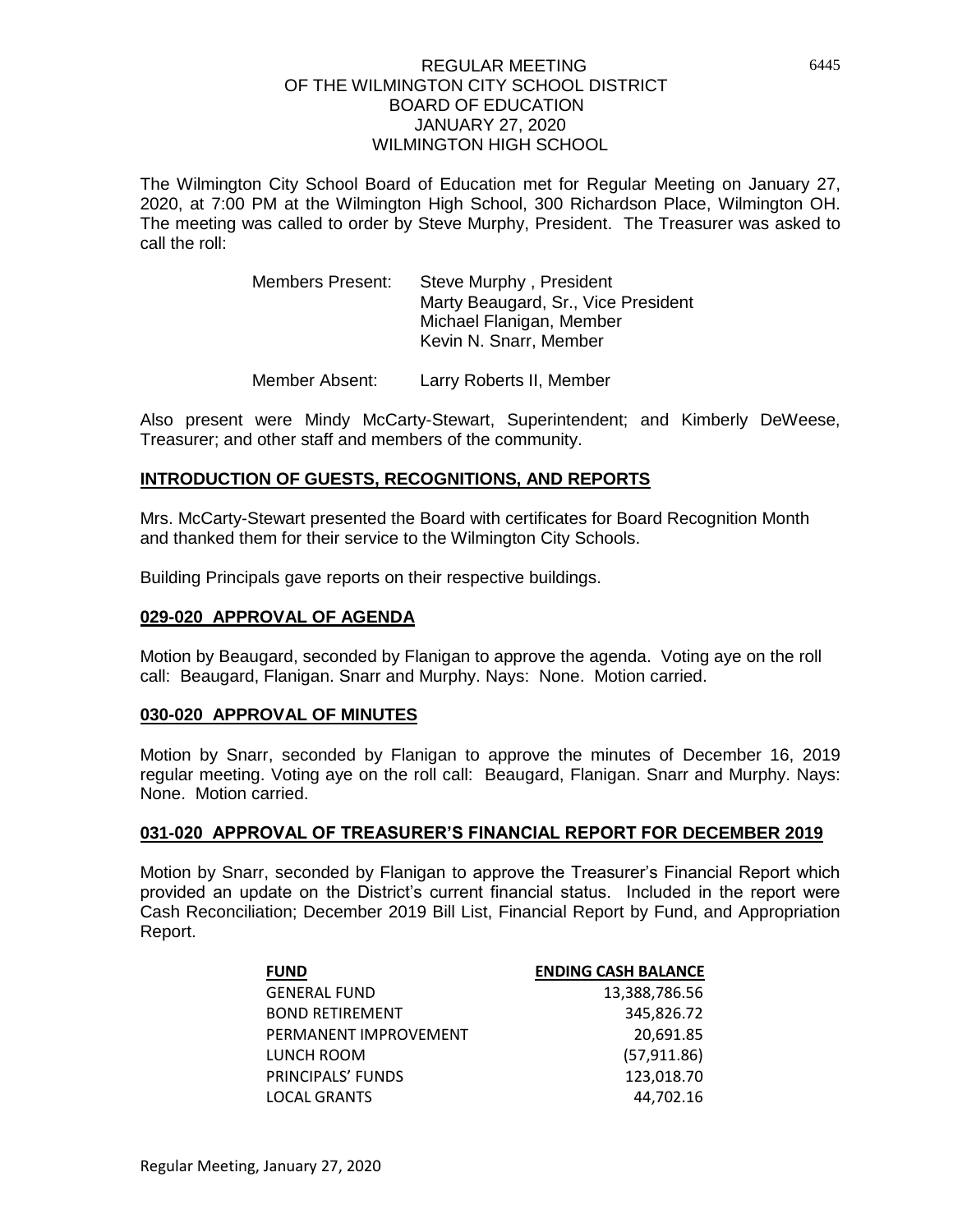| <b>TOURNAMENT FUND</b>                | 0.00          |
|---------------------------------------|---------------|
| <b>CLASSROOM FACILITIES (.5 MILL)</b> | 582,655.10    |
| <b>STUDENT ACTIVITIES</b>             | 123,584.78    |
| <b>ATHLETICS</b>                      | 42,332.04     |
| <b>ATHLETICS FUNDRAISERS</b>          | 28,503.26     |
| STATE AND FEDERAL GRANTS              | 213,011.74    |
| <b>TOTAL OF ALL FUNDS</b>             | 14,855,201.05 |

Voting aye on the roll call: Beaugard, Flanigan. Snarr and Murphy. Nays: None. Motion carried.

# **032-020 APPROVAL OF SAFETY GRANT AND APPROPRIATION / 2019-20**

Motion by Snarr, seconded by Flanigan to approve the Safety Grant (Fund 499-9220) received from the State of Ohio and the appropriation in the amount of \$12,214.14. Voting aye on the roll call: Beaugard, Flanigan, Snarr and Murphy. Nays: None. Motion carried.

# **033-020 APPROVAL OF DONATIONS / FY2020**

Motion by Snarr, seconded by Flanigan to approve the following donations to the Wilmington Band Program:

- 1. A cash donation in the amount of \$30 from Robert Collins
- 2. A cash donation of \$300 from Wilmington Lions Club

Voting aye on the roll call: Beaugard, Flanigan, Snarr and Murphy. Nays: None. Motion carried.

## **034-020 APPROVAL OF CCP TEXTBOOK DISPOSALS**

Motion by Snarr, seconded by Flanigan to approve the disposal of the CCP Textbooks sold to Wolfcreek for \$692.00. Voting aye on the roll call: Beaugard, Flanigan, Snarr and Murphy. Nays: None. Motion carried.

# **035-020 APPROVAL OF AGREEMENT / DAYTON AREA SCHOOL EMPLOYMENT CONSORTIUM**

Motion by Beaugard, seconded by Snarr to approve an agreement with Dayton Area School Employment Consortium, coordinated through the Montgomery County Educational Service Center, for 2020. This agreement provides us access to the Frontline Recruiting and Hiring platform for job posting and recruitment, as well as online onboarding for new hires. This is our third year with the consortium. The agreement is for an annual cost of \$3,074.40 for the 2020 calendar year.

Voting aye on the roll call: Beaugard, Flanigan, Snarr and Murphy. Nays: None. Motion carried.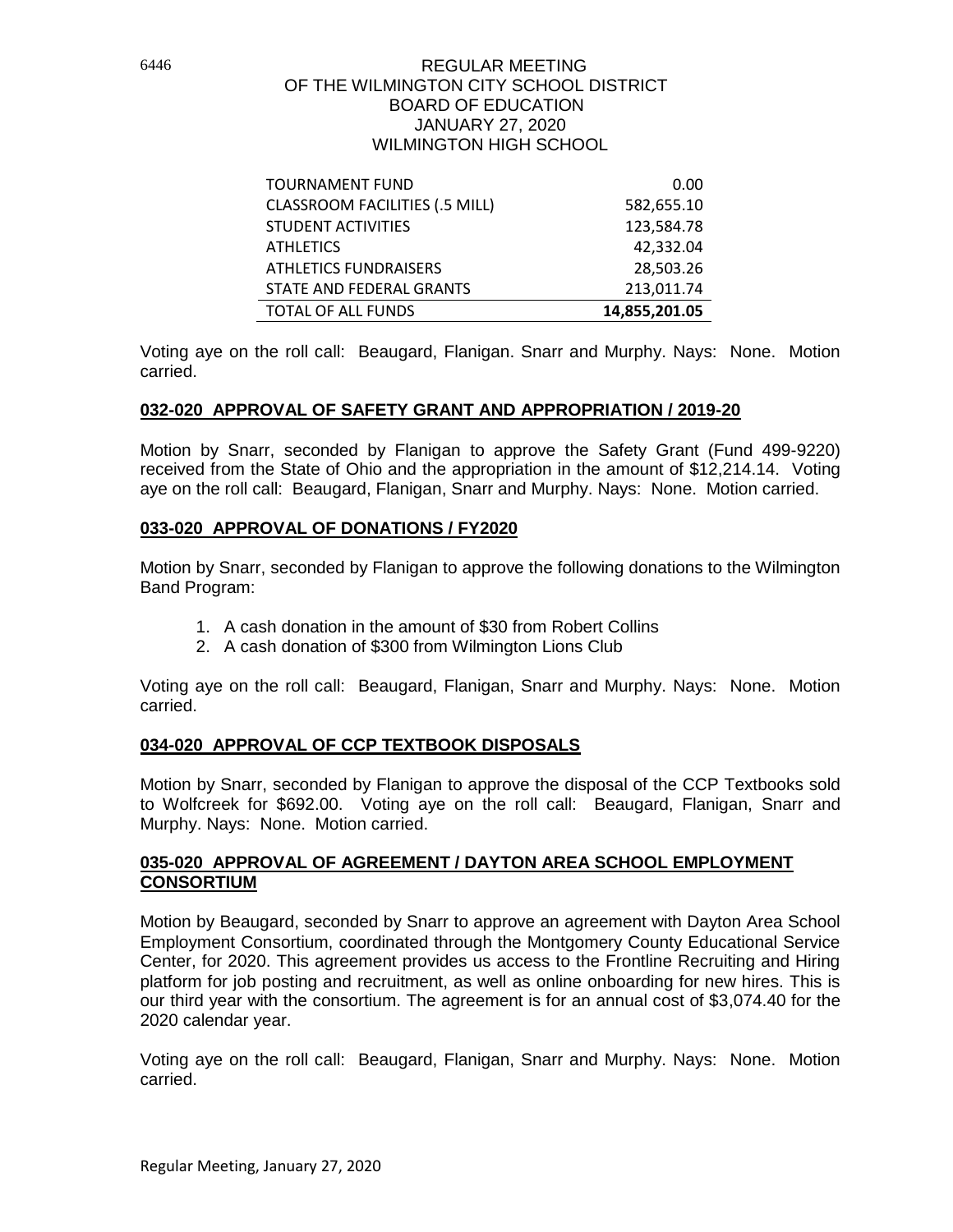# **036-020 APPROVAL OF FINE ARTS RENTAL GUIDE**

Motion by Beaugard, seconded by Flanigan to approve the Fine Arts Rental Guide. The guide provides a series of guidelines, policies, and wages/rates for the Audetieria space. Voting aye on the roll call: Beaugard, Flanigan, Snarr and Murphy. Nays: None. Motion carried.

# **037-020 APPROVAL OF AGREEMENT / RJAE CONSULTING, INTL.**

Motion by Flanigan, seconded by Beaugard to approve an agreement with RJAE Consulting, Intl. for the period January through June 2020, for administration and analysis of readiness assessments. Voting aye on the roll call: Beaugard, Flanigan, Snarr and Murphy. Nays: None. Motion carried.

# **038-020 APPROVAL OF AGREEMENT / MARK ANTHONY GARRETT, GLOBAL INSIGHT PRODUCTIONS, LLC**

Motion by Beaugard, seconded by Flanigan to approve an agreement with Mark Anthony Garrett of Global Insight Productions, LLC for a 90-Minute Empowerment/Leadership speech. Voting aye on the roll call: Beaugard, Flanigan, Snarr and Murphy. Nays: None. Motion carried.

## **039-020 APPROVAL OF CHANGE OF DATE / TEACHER WORK DAY**

Motion by Beaugard, seconded by Snarr to approve a change to the 2019-20 calendar to move the teacher work day, previously scheduled for March 9, 2020, to March 6, 2020. This will eliminate any disruption to the student day with the District Wrestling Tournament that we will be hosting on March 6, 2020. The 3rd grading period will end on March 9, 2020. Voting aye on the roll call: Beaugard, Flanigan, Snarr and Murphy. Nays: None. Motion carried.

## **040-020 APPROVAL OF RESOLUTION / OHSAA MEMBERSHIP**

Motion by Flanigan, seconded by Beaugard to approve a resolution to continue our membership in the Ohio High School Athletic Association (OHSAA) for the 2020-2021 school year. Voting aye on the roll call: Beaugard, Flanigan, Snarr and Murphy. Nays: None. Motion carried.

## **041-020 APPROVAL OF RESOLUTION / EDCHOICE SCHOLARSHIP PROGRAM**

Motion by Beaugard, seconded by Flanigan to approve a resolution opposing the State of Ohio EdChoice Scholarship (Voucher) Program due to its devastating impact on the finances of Public School Districts throughout the State, including Wilmington City Schools. Voting aye on the roll call: Beaugard, Flanigan, Snarr and Murphy. Nays: None. Motion carried.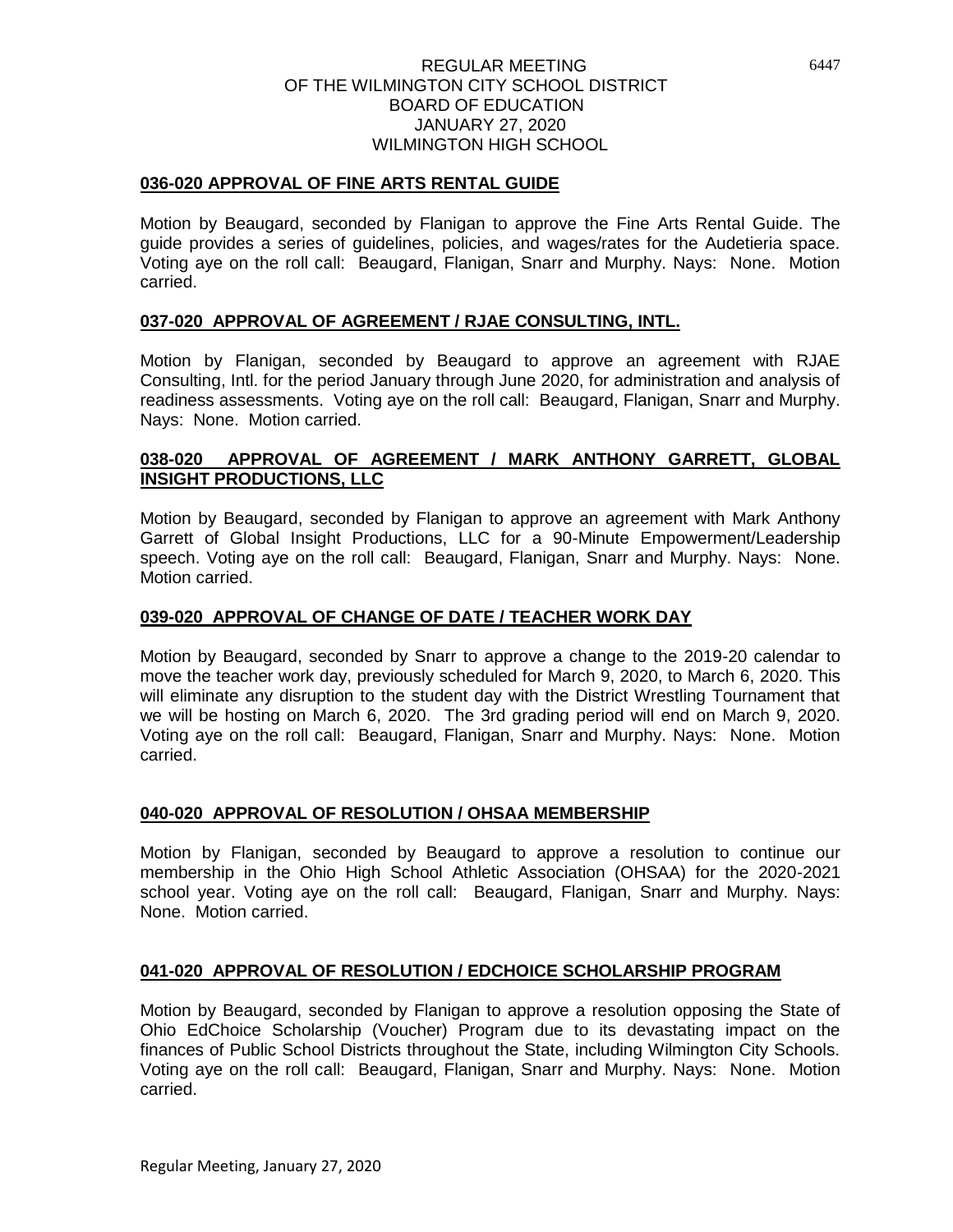# **042-020 APPROVAL OF LEASE / NEOPOST**

Motion by Flanigan, seconded by Beaugard to approve a five-year lease agreement with Neopost to provide mail equipment. This lease will replace our current equipment at a cost of \$196.21 per month. Voting aye on the roll call: Beaugard, Flanigan, Snarr and Murphy. Nays: None. Motion carried.

# **043-020 APPROVAL OF OVERNIGHT, OUT-OF-STATE FIELD TRIP / CHICAGO FIELD MUSIUM**

Motion by Beaugard, seconded by Snarr to approve an overnight, out-of-state field trip for WHS students to visit the Chicago Field Museum of Natural History. Students will depart Wilmington on April 24, 2020 at 3:00 a.m. and return on April 25, 2020 at 1:00 a.m. Students will be traveling by chartered bus service. Voting aye on the roll call: Beaugard, Flanigan, Snarr and Murphy. Nays: None. Motion carried.

# **044-020 APPROVAL OF OUT-OF-STATE FIELD TRIP / RUBE GOLDBERG**

Motion by Flanigan, seconded by Beaugard to approve an out-of-state field trip for Middle and High School students to compete in the Rube Goldberg competition in Osgood, Indiana. Students will leave at 6:30 a.m. on February 29, 2020 and return at 6:30 p.m. the same day. Voting aye on the roll call: Beaugard, Flanigan, Snarr and Murphy. Nays: None. Motion carried.

# **045-020 APPROVAL OF EMPLOYMENT / SUBSTITUTE TEACHERS / 2019-20**

Motion by Beaugard, seconded by Flanigan to approve the employment of the following substitute teachers on an as needed basis for the 2019-20 school year. Salary will be at the board approved substitute rate.

| Andrea Barga        | <b>Kristina Marion</b> |
|---------------------|------------------------|
| <b>Destry Cloud</b> | Sarah Milner           |
| Jacob Deskins       | <b>Rachel Price</b>    |
| Ryan Hagan          | Monica Riesenberg      |
| Jennifer Inwood     |                        |

Voting aye on the roll call: Beaugard, Flanigan, Snarr and Murphy. Nays: None. Motion carried.

# **046-020 APPROVAL OF SUPPLEMENTAL CONTRACTS / 2019-20**

Motion by Beaugard, seconded by Flanigan to approve the following supplemental contracts for the 2019-20 school year pending completion of all requirements for employment:

| <b>Steve Reed</b> | Varsity Boys Tennis Coach | \$ 2,392 |
|-------------------|---------------------------|----------|
| Doug Cooper       | JV Boys Tennis Coach      | \$1,507  |
| Megan Sellers     | Girls MS Track Coach      | \$2,392  |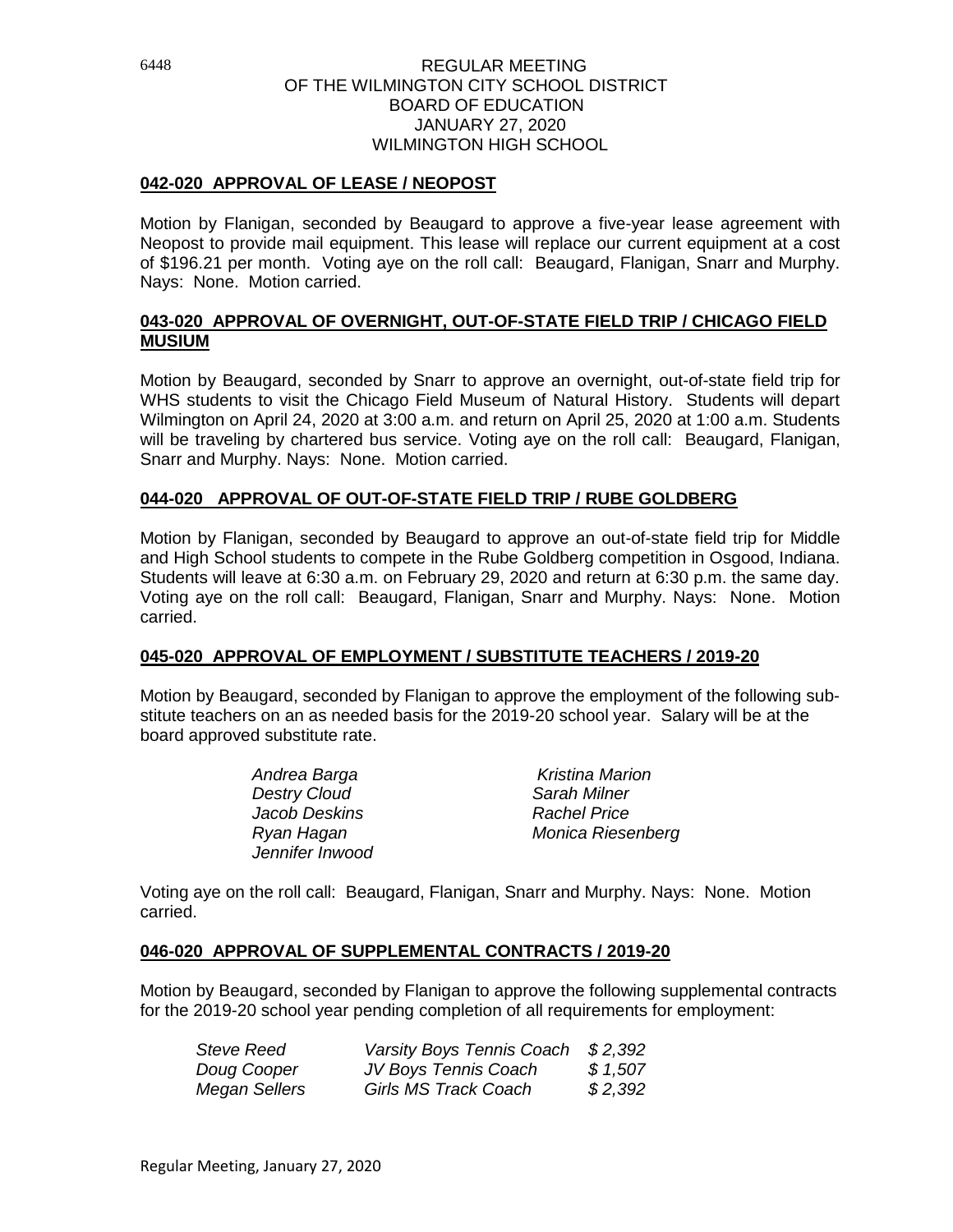## *Adam Shultz Varsity Lacrosse Coach \$ 2,392*

Voting aye on the roll call: Beaugard, Flanigan, Snarr and Murphy. Nays: None. Motion carried.

## **047-020 APPROVAL OF UNPAID LEAVE / 2019-20**

Motion by Beaugard, seconded by Flanigan to approve the following unpaid leave:

| Jessica Grimes     | $\frac{1}{2}$ day (.5) on January 9, 2020 |
|--------------------|-------------------------------------------|
| <b>Mary Groves</b> | 1 day on March 10, 2020                   |

Voting aye on the roll call: Beaugard, Flanigan, Snarr and Murphy. Nays: None. Motion carried.

# **048-020 APPROVAL OF EMPLOYMENT / NON-TEACHING SUPPLEMENTAL CONRACTS / 2019-20**

Motion by Beaugard, seconded by Flanigan to approve the following non-teaching, supplemental contracts for the 2019-20 school year pending completion of all requirements of employment:

| <b>Girls JV Softball Coach</b>   | \$2,392 |
|----------------------------------|---------|
| <b>Boys MS Track Coach</b>       | \$2,392 |
| JV Baseball Coach                | \$2,392 |
| JV Lacrosse Coach                | \$1,507 |
| <b>Girls Track Asst Coach</b>    | \$2,392 |
| <b>Girls MS Track Coach</b>      | \$2,392 |
| <b>Girls Track Head Coach</b>    | \$3,096 |
| Varsity Boys Track Coach         | \$3,096 |
| <b>Boys Asst Track Coach</b>     | \$2,392 |
| <b>Varsity Baseball Coach</b>    | \$3,096 |
| <b>Girls Head Softball Coach</b> | \$3,096 |
|                                  |         |

Voting aye on the roll call: Beaugard, Flanigan, Snarr and Murphy. Nays: None. Motion carried.

## **049-020 APPROVAL OF EMPLOYMENT / SUB AIDE / 2019-20**

Motion by Beaugard, seconded by Flanigan to approve *Brittany Rhonemus* as a substitute aide effective January 7, 2020 for the 2019-20 school year pending completion of all requirements of employment. Voting aye on the roll call: Beaugard, Flanigan, Snarr and Murphy. Nays: None. Motion carried.

## **050-020 APPROVAL OF EMPLOYMENT / BUS DRIVER / 2019-20**

Motion by Beaugard, seconded by Flanigan to approve *Travis Stroman* as a Bus Driver Trainee effective December 9, 2019 and as an unassigned route driver at 5.5 hours daily